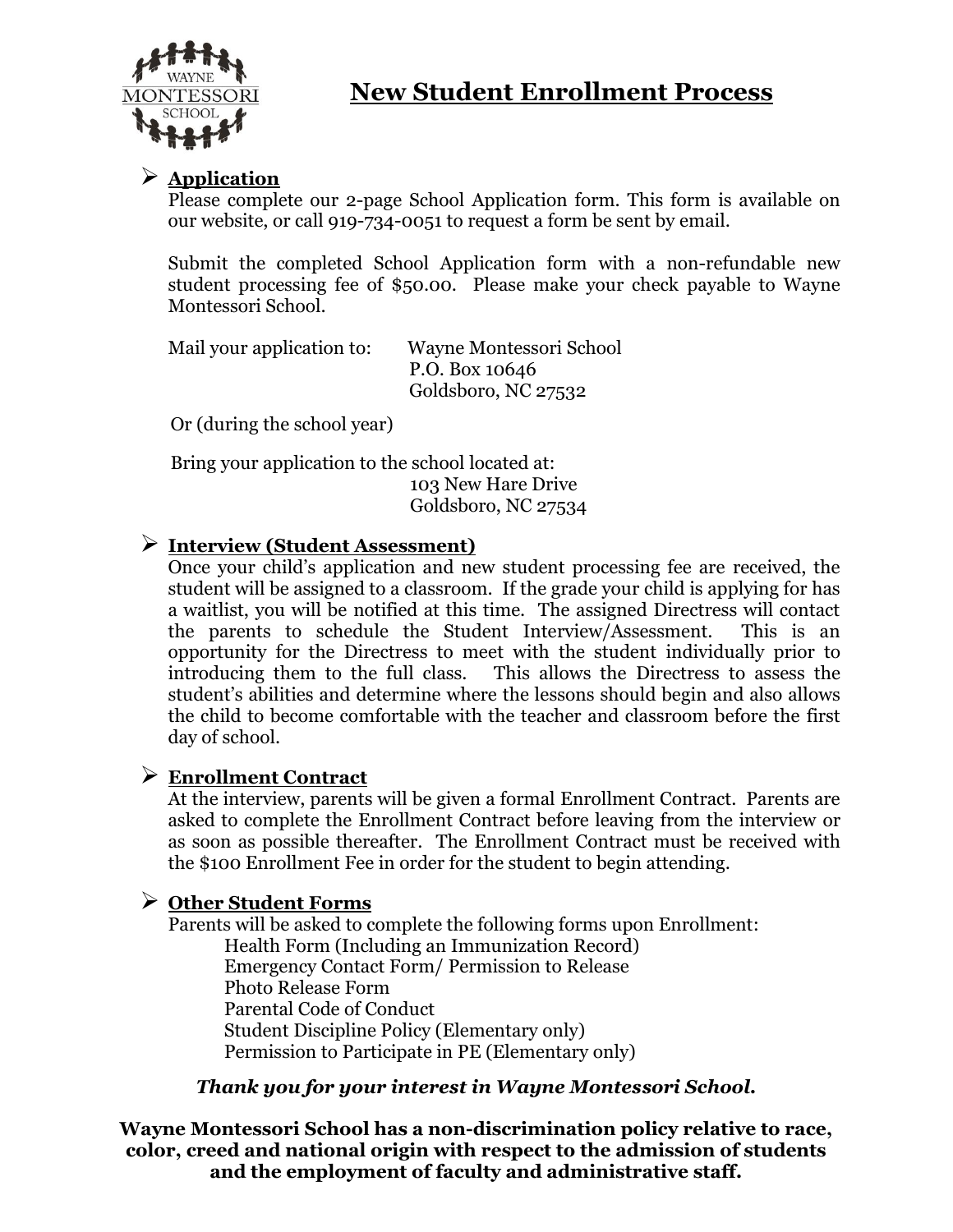

**Wayne Montessori School P.O. Box 10646 Goldsboro, NC 27532**

### **SCHOOL APPLICATION**

|                         |                                     |             |                                                                | Applying for the 20 ____ /20 ____ school year Today's Date: ___________               |                   |
|-------------------------|-------------------------------------|-------------|----------------------------------------------------------------|---------------------------------------------------------------------------------------|-------------------|
|                         |                                     |             | Child: First Middle                                            |                                                                                       | Last              |
|                         |                                     |             |                                                                | $\square \text{ Male} \quad \square \text{ Female} \qquad \qquad \textbf{Nickname}\_$ |                   |
|                         |                                     |             |                                                                |                                                                                       |                   |
|                         |                                     |             |                                                                |                                                                                       |                   |
|                         | <b>Previous School Experiences:</b> |             |                                                                |                                                                                       |                   |
|                         | Montessori School                   |             | Duration                                                       |                                                                                       |                   |
| School                  |                                     |             |                                                                | Duration                                                                              |                   |
|                         |                                     |             | <b>Program:</b> 3Day 5Day Extended Day/Kindergarten Elementary |                                                                                       |                   |
|                         | $WMCCC: Yes$ No No                  |             |                                                                |                                                                                       |                   |
|                         | <b>Family Information:</b>          |             |                                                                |                                                                                       |                   |
|                         |                                     | <b>Name</b> |                                                                |                                                                                       |                   |
|                         | <b>Street Address</b>               |             |                                                                | City/State/Zip                                                                        |                   |
|                         | Home Phone                          |             | <b>Work Phone</b>                                              |                                                                                       | <b>Cell Phone</b> |
|                         | Occupation                          |             | <b>Business Address</b>                                        |                                                                                       |                   |
| <b>Father/Guardian:</b> |                                     | Name        |                                                                |                                                                                       |                   |
|                         | <b>Street Address</b>               |             |                                                                | City/State/Zip                                                                        |                   |
|                         | Home Phone                          |             | <b>Work Phone</b>                                              |                                                                                       | Cell Phone        |
|                         | Occupation                          |             | <b>Business Address</b>                                        |                                                                                       |                   |